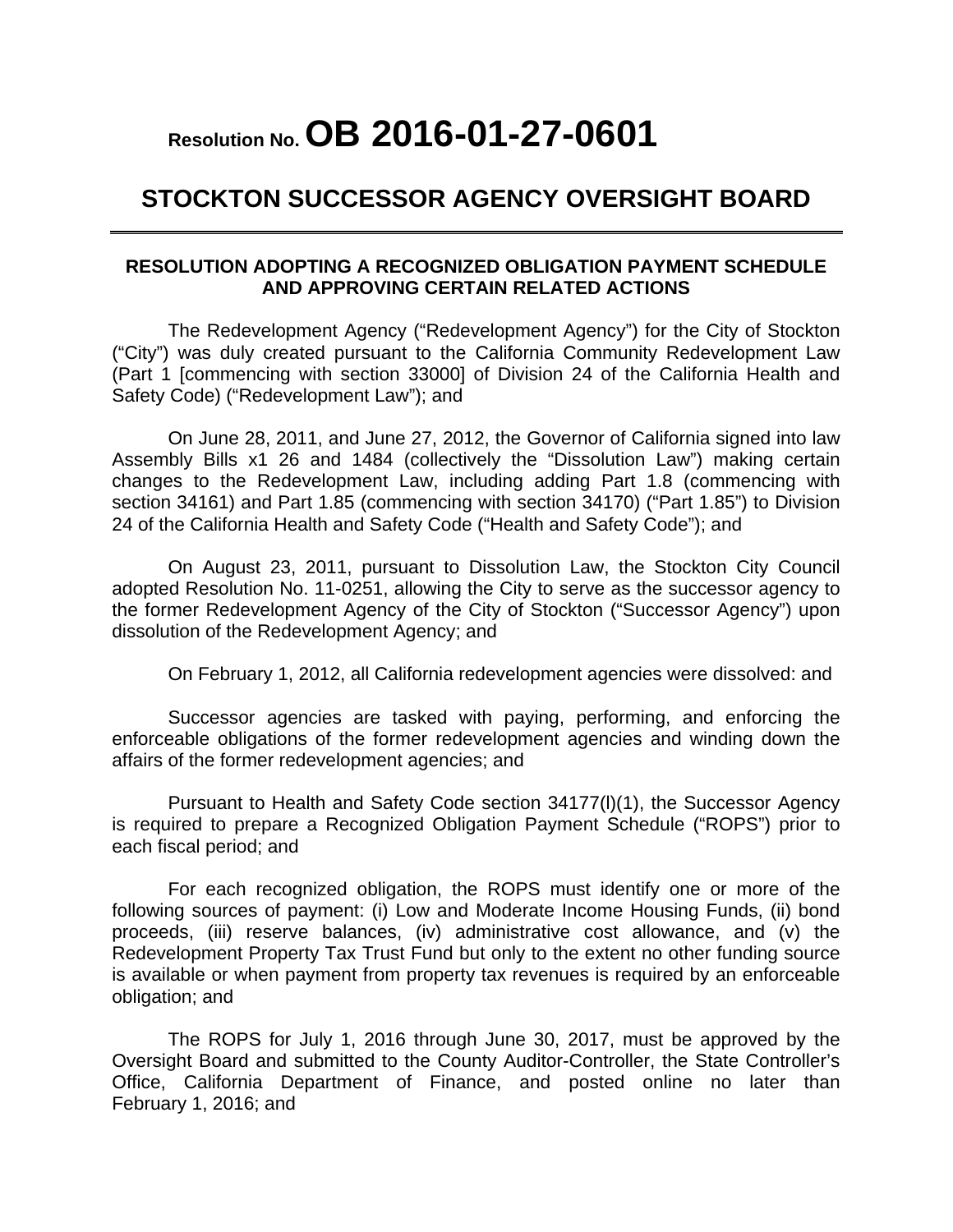The Successor Agency's ROPS, which is consistent with the requirements of the Health and Safety Code and other applicable law, is attached to this Resolution as Exhibit "1"; and

The ROPS includes the maximum administrative cost allowance as allowed under Health and Safety Code section 34171 (a)(3); and

This Resolution has been reviewed with respect to applicability of the California Environmental Quality Act ("CEQA"), the State CEQA Guidelines (California Code of Regulations, Title 14, section 15000 et seq., hereafter the "Guidelines"), and the City's environmental guidelines; and

This Resolution is not a "project" for purposes of CEQA, as that term is defined by Guidelines section 15378, because this Resolution is an organizational or administrative activity that will not result in a direct or indirect physical change in the environment, per section 15378(b)(5) of the Guidelines; and

All of the prerequisites with respect to the approval of this Resolution have been met; now, therefore,

BE IT RESOLVED BY THE STOCKTON SUCCESSOR AGENCY OVERSIGHT BOARD, AS FOLLOWS:

The foregoing is true and correct and is a substantive part of this 1. Resolution and all prerequisites to its adoption have occurred.

 $2.$ The adoption of this Resolution is not intended to and shall not constitute a waiver by the Successor Agency of any rights the Successor Agency may have to challenge the effectiveness and/or legality of all or any portion of AB x1 26 or AB 1484 through administrative or judicial proceedings.

The Oversight Board hereby adopts the ROPS, attached hereto as Exhibit 3. 1 and incorporated herein by this reference, to preserve its rights to make payments as authorized under Health and Safety Code section 34177.

 $4.$ The Executive Director, or designee, is hereby authorized and directed to submit the ROPS in accordance with Health and Safety Code section 34177(I)(2).

5. The Successor Agency determines that this Resolution is not a "project" for purposes of CEQA, as that term is defined by Guidelines section 15378, because this Resolution is an organizational or administrative activity that will not result in a direct or indirect physical change in the environment, per section 15378(b)(5) of the Guidelines.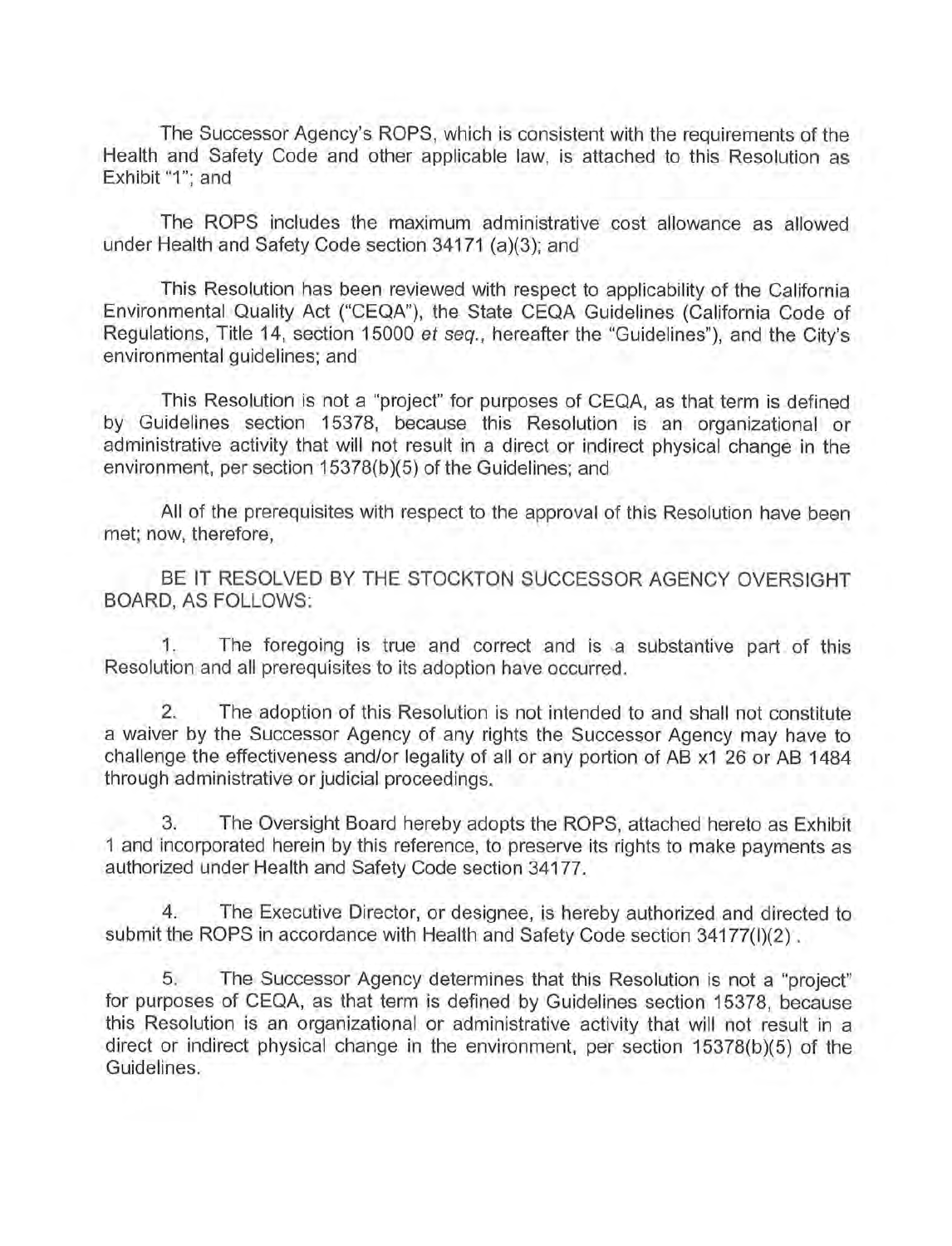This Resolution shall take effect five (5) business days following the date 6. of its adoption.

The Executive Director, or designee, is hereby authorized to take such  $7.$ actions as are necessary and appropriate to comply with Health and Safety Code section 34177 and to carry out the purposes and intent of this Resolution.

PASSED, APPROVED, and ADOPTED January 27, 2016

CKTON

PAUL SENSIBAUGH, Chair of the Stockton Successor Agency Oversight Board

ATTEST:

**BONNIE PAIGE, Secretary** ULY 1850 of the Stockton Successor Agency Oversight Board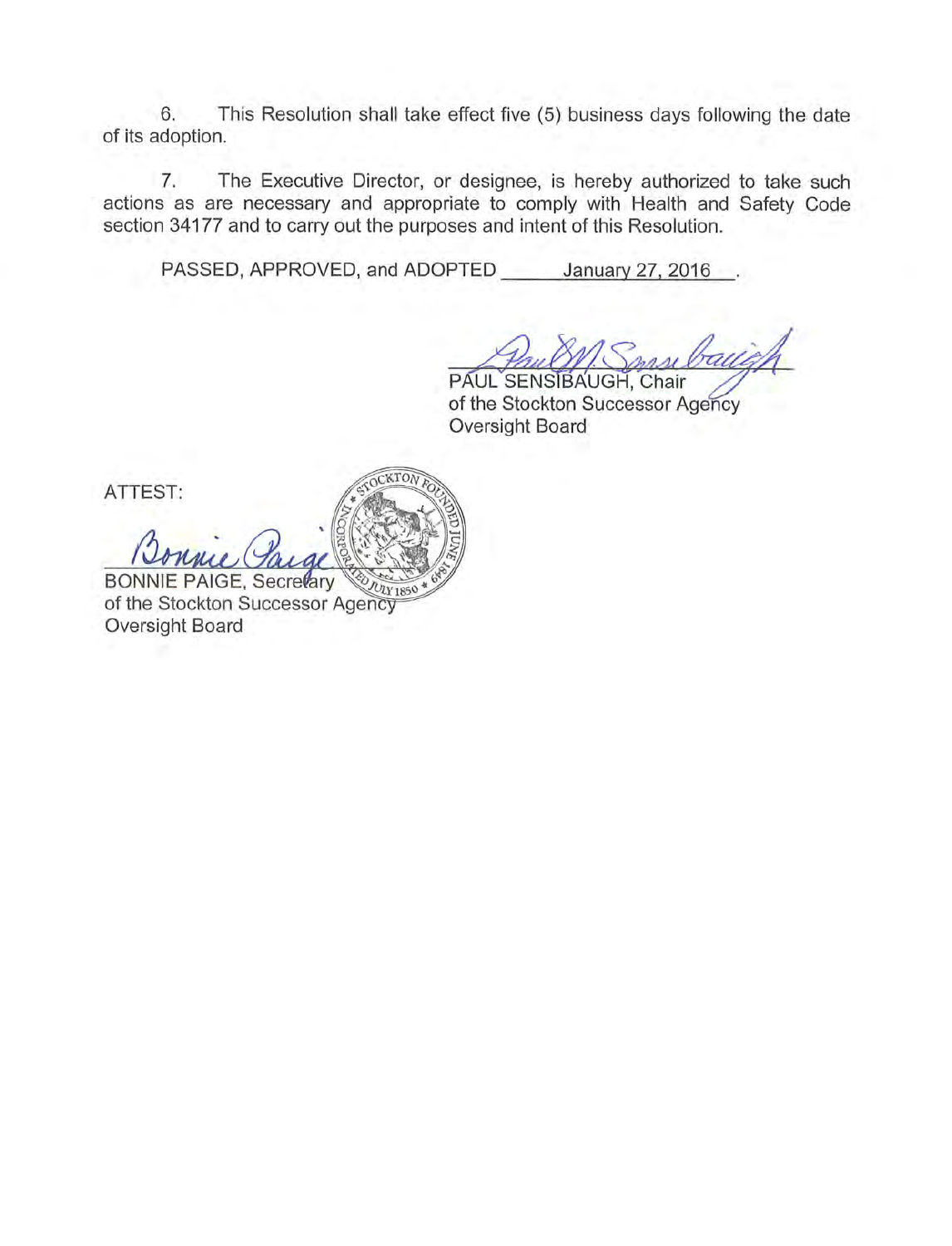# Recognized Obligation Payment Schedule (ROPS 16-17) - Summary<br>Filed for the July 1, 2016 through June 30, 2017 Period

| <b>Successor Agency:</b> | <b>Stockton City</b> |  |
|--------------------------|----------------------|--|
| County:                  | San Joaquin          |  |

|          | Current Period Requested Funding for Enforceable Obligations (ROPS Detail)                                        | 16-17A Total |              |  | 16-17B Total   | <b>ROPS 16-17</b><br>Total |            |  |
|----------|-------------------------------------------------------------------------------------------------------------------|--------------|--------------|--|----------------|----------------------------|------------|--|
| A        | Enforceable Obligations Funded with Non-Redevelopment Property Tax Trust Fund (RPTTF) Funding<br>Sources (B+C+D): | S            | 5,937,638 \$ |  | in.            | S                          | 5,937,638  |  |
| B        | <b>Bond Proceeds Funding</b>                                                                                      |              | $\sim$       |  |                |                            |            |  |
| C        | <b>Reserve Balance Funding</b>                                                                                    |              | 5,925,245    |  | $\blacksquare$ |                            | 5,925,245  |  |
| D        | Other Funding                                                                                                     |              | 12,393       |  | ۰              |                            | 12,393     |  |
| Е        | Enforceable Obligations Funded with RPTTF Funding (F+G):                                                          |              | 1,911,884 \$ |  | 9,123,250      | S.                         | 11,035,134 |  |
| <b>1</b> | Non-Administrative Costs                                                                                          |              | 1,759,066    |  | 8,970,432      |                            | 10,729,498 |  |
| G        | <b>Administrative Costs</b>                                                                                       |              | 152,818      |  | 152,818        |                            | 305,636    |  |
| н        | Current Period Enforceable Obligations (A+E):                                                                     |              | 7,849,522 \$ |  | 9,123,250      | s                          | 16,972,772 |  |
|          |                                                                                                                   |              |              |  |                |                            |            |  |

Certification of Oversight Board Chairman:

Pursuant to Section 34177 (o) of the Health and Safety code, I<br>hereby certify that the above is a true and accurate Recognized<br>Obligation Payment Schedule for the above named successor agency.

| Name       |                       | Title |
|------------|-----------------------|-------|
| $\sqrt{s}$ | allah<br>$A_{\alpha}$ |       |
| Signature  |                       | Date  |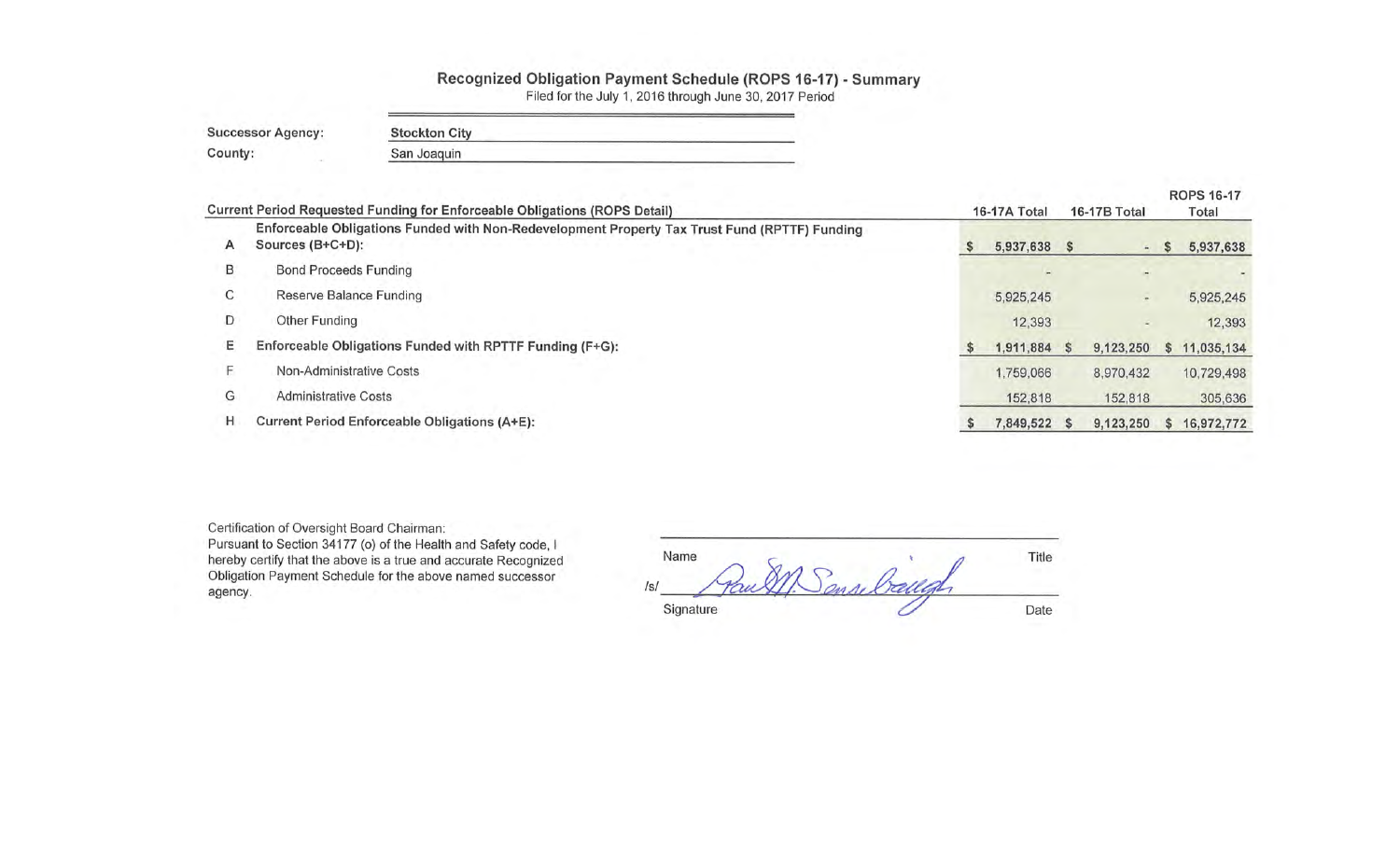|         |                                                                                       |                                                     |                                         |                                          |                                                                        |                                                                                                                                                                                                                                                                                                |              | Stockton City Recognized Obligation Payment Schedule (ROPS 16-17) - ROPS Detail |               |                                                                         |                         |                                           |             |                    |           |                    |                         |                                           |              |                           |              |                 |
|---------|---------------------------------------------------------------------------------------|-----------------------------------------------------|-----------------------------------------|------------------------------------------|------------------------------------------------------------------------|------------------------------------------------------------------------------------------------------------------------------------------------------------------------------------------------------------------------------------------------------------------------------------------------|--------------|---------------------------------------------------------------------------------|---------------|-------------------------------------------------------------------------|-------------------------|-------------------------------------------|-------------|--------------------|-----------|--------------------|-------------------------|-------------------------------------------|--------------|---------------------------|--------------|-----------------|
|         |                                                                                       |                                                     |                                         |                                          |                                                                        |                                                                                                                                                                                                                                                                                                |              |                                                                                 |               | July 1, 2016 through June 30, 2017<br>(Report Amounts in Whole Dollars) |                         |                                           |             |                    |           |                    |                         |                                           |              |                           |              |                 |
|         |                                                                                       | c                                                   | $\mathbf{D}$                            | E                                        | F                                                                      | $\sigma$                                                                                                                                                                                                                                                                                       | H.           |                                                                                 | $\mathcal{L}$ | $\mathbf x$                                                             |                         | M                                         |             | $\alpha$           | p.        |                    | $\mathbf{R}$            |                                           |              | $\mathbf{u}$              | $\mathbf{v}$ |                 |
|         |                                                                                       |                                                     |                                         |                                          |                                                                        |                                                                                                                                                                                                                                                                                                |              |                                                                                 |               |                                                                         |                         |                                           | 16-17A      |                    |           | $\circ$            |                         |                                           | 16-17B       |                           |              | w               |
|         |                                                                                       |                                                     |                                         |                                          |                                                                        |                                                                                                                                                                                                                                                                                                |              |                                                                                 |               |                                                                         |                         | Non-Redevelopment Property Tax Trust Fund |             |                    |           |                    |                         | Non-Redevelopment Property Tax Trust Fund |              |                           |              |                 |
| tiern # | Project Name/Debt Obligation                                                          | Obligation Type                                     | ontract/Agreem<br>ent Execution<br>Date | Contract/Agree<br>ent Terminatio<br>Date | Payee                                                                  | Description/Project Scope                                                                                                                                                                                                                                                                      | Project Area | Total Outstanding<br>Debt or Obligation                                         | Retired       | ROPS 16-17<br>Total                                                     | Bond<br><b>Proceeds</b> | (Non-RPTTF)<br>Reserve<br>Balance         | Other Funds | DOTTE<br>Non-Admin | Admin     | 16-17A<br>Total    | <b>Bond</b><br>Proceeds | (Non-RPTTF)<br>sorve Balan                | Cities Funds | <b>DOTTE</b><br>Non-Admin | Admin        | 16-176<br>Total |
|         | LowMod Housing Bonds COPS                                                             | weeks Boods Issued On                               | 6/1/2003                                | 10033                                    | <b>Wells Fargo Corporate</b>                                           | 2003 Housing COP                                                                                                                                                                                                                                                                               | nA           | 260,577,460<br>17,650.                                                          |               | 16,972,772<br>988.82                                                    |                         | $5.925245$ \$<br>703.9                    | 12,393      | 1.759.006          | 157 818   | 7,849.52<br>703,95 |                         |                                           |              | 8,970,432<br>284.87       | 157.818      | P.123.25        |
|         | LowMod Housing Bonds C                                                                | F Before 12/31/10<br>vienue Bonds Issued On         | 7/1/2006                                | 9/1/2037                                 | Nells Fargo Corporate                                                  | 2006 Series C - Revenue Bond                                                                                                                                                                                                                                                                   | ov/Mod       | 42 056 933                                                                      |               | 2,108,210                                                               |                         | 1,363,33                                  |             |                    |           | 1,363,330          |                         |                                           |              | 744.84                    |              |                 |
|         | Redevelopment Revenue Bonds                                                           | F Before 12/31/10<br>mue Bonds Issued Or            | 1/2006                                  | 1/2037                                   | lells Fargo Corporate                                                  | 2006 Series A - Revenue Bond                                                                                                                                                                                                                                                                   | fictions     | 17,154,638                                                                      |               | 918,30                                                                  |                         | 641.0                                     |             |                    |           | 641.08             |                         |                                           |              | 277.21                    |              |                 |
|         | <b>IMid</b><br>4 Redevelopment Revenue Bonds                                          | r Before 12/31/10<br><b>Revenue Bonds Issued On</b> | 11/2006                                 | V1/2037                                  | Wells Fargo Corporate                                                  | 2006 Series A - Revenue Bond                                                                                                                                                                                                                                                                   | outh         | 32.024.944                                                                      |               | 2,044,288                                                               |                         | 1,550,01                                  |             |                    |           | 1,550,019          |                         |                                           |              | 494.26                    |              |                 |
|         | South<br>edevelopment Revenue Bonds                                                   | r Before 12/31/10<br>venue Bonds Issued On          | 1/2006                                  | 1/2037                                   | Nells Fargo Corporate                                                  | 2006 Series A - Revenue Bond                                                                                                                                                                                                                                                                   | <b>korth</b> | 31,368,975                                                                      |               | 923,550                                                                 |                         | 461.7                                     |             |                    |           | 461,775            |                         |                                           |              | 461,7                     |              |                 |
|         | North<br>Redevelopment Revenue Bonds                                                  | F Before 12/31/10<br>venue Bonds Issued On          | 3/1/2004                                | V1/2036                                  | Wells Fargo Corporate                                                  | 2004 Revenue Bond - Arena                                                                                                                                                                                                                                                                      | Naterfront   | 68.343.79                                                                       |               | 2,636,748                                                               |                         | 1,205,081                                 | 12.393      | 408.011            |           | 1,625,490          |                         |                                           |              | 1.011.25                  |              |                 |
|         | lwe<br>10 Low/Mod Housing Bonds COPS rs.                                              | Pefore 12/31/10<br>sérves.                          | 6/1/2003                                | V1/2033                                  | Wells Fargo Corporate                                                  | 2003 Housing COP: Retention for debt service                                                                                                                                                                                                                                                   | oviMod       | 714.87                                                                          |               | 714,870                                                                 |                         |                                           |             |                    |           |                    |                         |                                           |              | 714.87                    |              |                 |
|         | 11 LowMod Housing Bonds C rsv                                                         | serves                                              | 7/1/2006                                | V1/2037                                  |                                                                        | payment due in following period.<br>2006 Series C - Revenue Bond: Retention for debt LowMod                                                                                                                                                                                                    |              |                                                                                 |               |                                                                         |                         |                                           |             |                    |           |                    |                         |                                           |              |                           |              |                 |
|         | 12 Redevelopment Revenue Bonds                                                        | serves                                              | 7/1/2006                                | 11/2037                                  | Wells Fargo Corporate                                                  | envice payment due in following period.                                                                                                                                                                                                                                                        |              | 1,379,880                                                                       |               | \$ 1,379.880                                                            |                         |                                           |             |                    |           |                    |                         |                                           |              | 1,379.88                  |              |                 |
|         | Midlinky                                                                              |                                                     |                                         |                                          | Nells Fargo Corporate<br>nust                                          | 2006 Series A - Revenue Bond: Retention for deb<br>vervice payment due in following period.                                                                                                                                                                                                    |              | 837,21                                                                          |               | 837,213                                                                 |                         |                                           |             |                    |           |                    |                         |                                           |              | 837,21                    |              | 玉               |
|         | Redevelopment Revenue Bonds<br>South rsv                                              | serves                                              | 7/1/2006                                | 1/2037                                   | Wells Fargo Corporate                                                  | 2006 Series A - Revenue Bond: Retention for debt South<br>service payment due in following period.<br>2006 Series A - Revenue Bond: Retention for debt                                                                                                                                         |              | 1.574.269                                                                       |               | 1,574.26                                                                |                         |                                           |             |                    |           |                    |                         |                                           |              | 1,574,26                  |              |                 |
|         | 14 Redevelopment Revenue Bonds<br>North rsv                                           | <b>Morves</b>                                       | 7/1/2006                                | 11/2037                                  | Wells Fargo Corporate                                                  | wice in following period.                                                                                                                                                                                                                                                                      |              | 1,106,77                                                                        |               | 1,106,77<br>$\sim$                                                      |                         |                                           |             |                    |           |                    |                         |                                           |              | 1,106.7                   |              |                 |
|         | 8 State Debt                                                                          | hird-Party Loam                                     | 1/15/2001                               | 1/2012                                   | State Department of                                                    | DBAW Planning Loan                                                                                                                                                                                                                                                                             | Waterfrom    | 34,964                                                                          | N             |                                                                         |                         |                                           |             |                    |           |                    |                         |                                           |              |                           |              |                 |
|         | 19 Fee Deferra<br>20 Fee Deferral - WorkNet Office Bide                               | Foes<br>Fees                                        | 1/26/2002<br>14/2004                    | 8/12/2058<br>V4/2059                     | Boating and Waterways<br>Public Facility Fees<br>Jublic Facility Fees. | Development Impact fees for 612 Cariton Ave<br>velopment Impact foes for Worknet Office                                                                                                                                                                                                        | Midtown      | 143,954<br>196,950                                                              |               |                                                                         |                         |                                           |             |                    |           |                    |                         |                                           |              |                           |              |                 |
|         |                                                                                       |                                                     |                                         |                                          |                                                                        | Building                                                                                                                                                                                                                                                                                       |              |                                                                                 |               |                                                                         |                         |                                           |             |                    |           |                    |                         |                                           |              |                           |              |                 |
|         | 22 Agency Vs. Union Oil                                                               | <b>itigation</b>                                    | 9/28/2004                               | 12/31/2099                               | Brown & Winters and/or<br><b>Ino noirl</b>                             | Union Oil Dispute Re: Ground Water<br>Contamination (estimated legal costs                                                                                                                                                                                                                     | Waterfront   | 2,000,000                                                                       |               | 20,000<br>$N \mid S$                                                    |                         |                                           |             | 10.000             |           | 10,000             |                         |                                           |              | 10,000                    |              |                 |
|         | 23 Price Vs. City of Stockton                                                         | Litigation                                          | 1/9/2006                                | 12/31/2020                               | California Rural Lega<br>Assistance                                    | enant relocation assistance \$1,455,000<br>\$460,652 expended, remaining obligation.<br>\$994,348. Replacement of 185 housing units: 146<br>completed, remaining obligation 39 units @ 30% o<br>AMI (estimated cost \$4M). "Subject to final"<br>demnination by the parties, (estimated costs) | ovv1Mod      | 4.994.348                                                                       |               |                                                                         |                         |                                           |             |                    |           |                    |                         |                                           |              |                           |              |                 |
|         | 24 Civic Partners                                                                     | Litigation                                          | 6/25/2005                               | 12/31/2099                               | reserves. D'Akdo, Pierce.<br>urev, Keeling & Wolf                      | Developer Claims RDA Breached Contract<br>(Estimated legal defense costs)                                                                                                                                                                                                                      | derfront     | 3,000,000                                                                       | $N = 5$       | 100.000                                                                 |                         |                                           |             | 50,00              |           | 50,000             |                         |                                           |              | 50.00                     |              |                 |
|         | 27 Agency vs. State (Caltrans                                                         | <b>Rigation</b>                                     | 6/27/2005                               | 2/31/2099                                | over & Winters                                                         | Caltrans (Coincides with BNSF case). Caltrans is a<br>mer owner (Estimated Itigation costs                                                                                                                                                                                                     | Waterfront   |                                                                                 |               |                                                                         |                         |                                           |             |                    |           |                    |                         |                                           |              |                           |              |                 |
|         | 28 Agency vs. Colberg                                                                 | Libgation                                           | 6/29/2005                               | 12/31/2099                               | own & Winters.                                                         | anco Act corrective action trial (Estimated<br>sation costs)                                                                                                                                                                                                                                   | Vaterfront   | 2,000,000                                                                       |               | 20,000                                                                  |                         |                                           |             | 10,00              |           | 10,000             |                         |                                           |              | 10.00                     |              |                 |
|         | 34 Wallace Kuhl & Associates 155118                                                   | Professional Services                               | 5/15/2007                               | 930/2017                                 |                                                                        | Waltace Kuhl & Associates South Shore environmental services (Estimated<br>mual cost until property is sold per LRPMP)                                                                                                                                                                         | Vaterfront   | 12.072                                                                          | M.            | 320                                                                     |                         |                                           |             |                    |           | 160                |                         |                                           |              |                           |              |                 |
|         | 39 Hotel Stockton, LRA340                                                             | <b>OPA/DOA/Construction</b>                         | (18/2005)                               | (18/2060)                                | Hotel Stockton Investor                                                | ovation of Hotel Stockton - for affordable<br>pains                                                                                                                                                                                                                                            | ovaMod       |                                                                                 |               |                                                                         |                         |                                           |             |                    |           |                    |                         |                                           |              |                           |              |                 |
|         | 40 Remediation of Areas 24 and 4                                                      | nediation                                           | 20/2009                                 | 2/31/2099                                | City of Stockton                                                       | diation of lots north and south of Worknet site Waterfront                                                                                                                                                                                                                                     |              | 1.500,000                                                                       |               |                                                                         |                         |                                           |             |                    |           |                    |                         |                                           |              |                           |              |                 |
|         | 41 Downtown Stockton Allance                                                          | roperty Maintenance                                 | 10/2007                                 | \$/30/2017                               | Yowntown Stockton<br>Miance                                            | Estimated cost of Remediation"<br>SA Assessment of remaining RDA/SA owned<br>reperties. PBID expiration is 12/31/2017.<br>(Estimated cost until properties are sold per<br><b>ROMADY</b>                                                                                                       | Waterfront   | 3.00                                                                            | N             | 3.000                                                                   |                         |                                           |             |                    |           |                    |                         |                                           |              | 3000                      |              |                 |
|         | <b>CESAF Reynold Low Road</b><br><b>The Contract</b>                                  | <b>TALE BAN</b>                                     | 7,77                                    |                                          | <b>Warrent Plasmi Florid</b>                                           | <b>COMPANY PRODUCTS IN THE REAL PROPERTY</b><br>GLASSING CERAF programming CERA<br><b>Good is Complete Business agreement</b><br>on the first star that and Oaks                                                                                                                               |              | <b>PART 1710</b>                                                                |               | <b>COMPANY</b>                                                          |                         |                                           |             | 836, 648           |           | 235.33             |                         |                                           |              |                           |              |                 |
|         | distant property and<br><b>Contract</b>                                               | ang pan                                             | <b>ALCOHOL</b>                          | <b>SOCKET</b>                            | <b>Confidential Contract</b><br>ming lines Ford                        | <b>Child Street Law Law American Street Service</b><br>1950 of Hills of AUST Annual House<br>remove by Dystages Insurance approval.                                                                                                                                                            | <b>Parts</b> | <b>PASSED</b>                                                                   |               | 6868                                                                    |                         |                                           |             | 62.445             |           | <b>CHAR</b>        |                         |                                           |              |                           |              |                 |
|         | 48 Loan to Waterfront                                                                 | Miscellaneous                                       | 6/30/2011                               | 12/31/2099                               | Low/Moderate Income<br>ousing Asset Fund                               | To cover negative cash position of Agency                                                                                                                                                                                                                                                      |              | 1,108,580                                                                       |               |                                                                         |                         |                                           |             |                    |           |                    |                         |                                           |              |                           |              |                 |
|         | 51 LoveMod Housing Bonds COPS                                                         | eserves                                             | 6/1/2003                                | 1/2033                                   | Wells Fargo Corporate                                                  | 2003 Housing COP: Replenish minimum reserve                                                                                                                                                                                                                                                    | LowMod       |                                                                                 |               |                                                                         |                         |                                           |             |                    |           |                    |                         |                                           |              |                           |              |                 |
|         | min rev<br>56 Redevelopment Revenue Bonds<br>WF min rsv.                              | eserves                                             | 3/1/2004                                | 3/1/2036                                 | Wells Fargo Corporate<br><b>TEMP</b>                                   | requirement per loan agreement. (Estimate).<br>2004 Revenue Bond - Arena: Replenish minimum<br>serve requirement per loan agreement.                                                                                                                                                           | Materfront   |                                                                                 |               |                                                                         |                         |                                           |             |                    |           |                    |                         |                                           |              |                           |              |                 |
|         | 55 Administration and Operating costs<br>of the Successor Agency                      | Admin Costs                                         | 7/1/2016                                | 6/30/2017                                | City of Stockton                                                       | (Estimate)<br>Annual Budget for administration and operation of All                                                                                                                                                                                                                            |              | 305.636                                                                         | N             | 305,636                                                                 |                         |                                           |             |                    | 152,818 S | 152,818            |                         |                                           |              |                           | 152,818 \$   |                 |
|         | roperty Maintenance                                                                   | <b>Toperty Maintenance</b>                          | 7/1/2016                                | 6/30/2017                                | City of Stockton                                                       | the SA (Estimated annual amin cost allowance<br>roperty maintenance and services (Estimated<br>sniual cost until properties are sold per the<br>LRPMP)                                                                                                                                         |              | 10.000                                                                          | $\mathbb{N}$  | 10,000                                                                  |                         |                                           |             | 5.00               |           | 5,000              |                         |                                           |              | 5.00                      |              |                 |
|         | 61 US Department of Housing and<br>Urban Development, Section 108<br>Loan - 1998 Note | Third-Party Loans                                   | 12/27/2000                              | 5/1/2020                                 | and Urban Development                                                  | US Department of Housing Section 108 Loan - 1998 Note                                                                                                                                                                                                                                          | Naterfront   | 5 304 203                                                                       | <b>N</b>      |                                                                         |                         |                                           |             |                    |           |                    |                         |                                           |              |                           |              |                 |
|         | 62 Redevelopment Revenue Bonds<br>WF nv                                               | Revenue Bonds Issued On<br>or Before 12/31/10       | 3/1/2004                                | 9/1/2036                                 | Wells Fargo Corporate<br>Trust                                         | 2004 Revenue Bond - Arena: Retention for debt<br>tervice payment due in following period.                                                                                                                                                                                                      | Waterfront   |                                                                                 | x             |                                                                         |                         |                                           |             |                    |           |                    |                         |                                           |              |                           |              |                 |
|         | <b>Coming Service COPS</b>                                                            |                                                     |                                         |                                          |                                                                        | <b>THE COP LAGA MAY</b>                                                                                                                                                                                                                                                                        |              |                                                                                 |               |                                                                         |                         |                                           |             |                    |           |                    |                         |                                           |              |                           |              |                 |
|         | 64 Administration and Disposition of<br>Successor Agency Properties                   | Property Dispositions                               | 1/2016                                  | 6/30/2017                                | City of Stockton                                                       | ministrative, maintenance, and professional<br>nvices costs for remaining Successor Agency<br>roperties until sold per approved LRPMP.<br>(Estimated: maintenance, escrow, closing, staff                                                                                                      |              |                                                                                 | 10,000 N \$   | 10.000                                                                  |                         |                                           |             | 5.000              |           | 5,000              |                         |                                           |              | 5.000                     |              |                 |
|         | 68 City Loan repayments pursuant to<br>HSC section 34191.4 (b)                        | City/County Loan (Prior<br>06/28/11). Other         | 12/12/1989                              | 12/18/2050                               | Fund 20%)                                                              | cets, atc.t.<br>City of Stockton (City 80%, City loans and advances for redevelopment<br>LowMod Income Housing purposes as reauthorized by the Oversight Board<br>on November 4, 2015, and approved by the DOF<br>Chapmaker 10 5516                                                            |              | 23 849 549                                                                      | N             | $\frac{1}{2}$                                                           |                         |                                           |             |                    |           |                    |                         |                                           |              |                           |              |                 |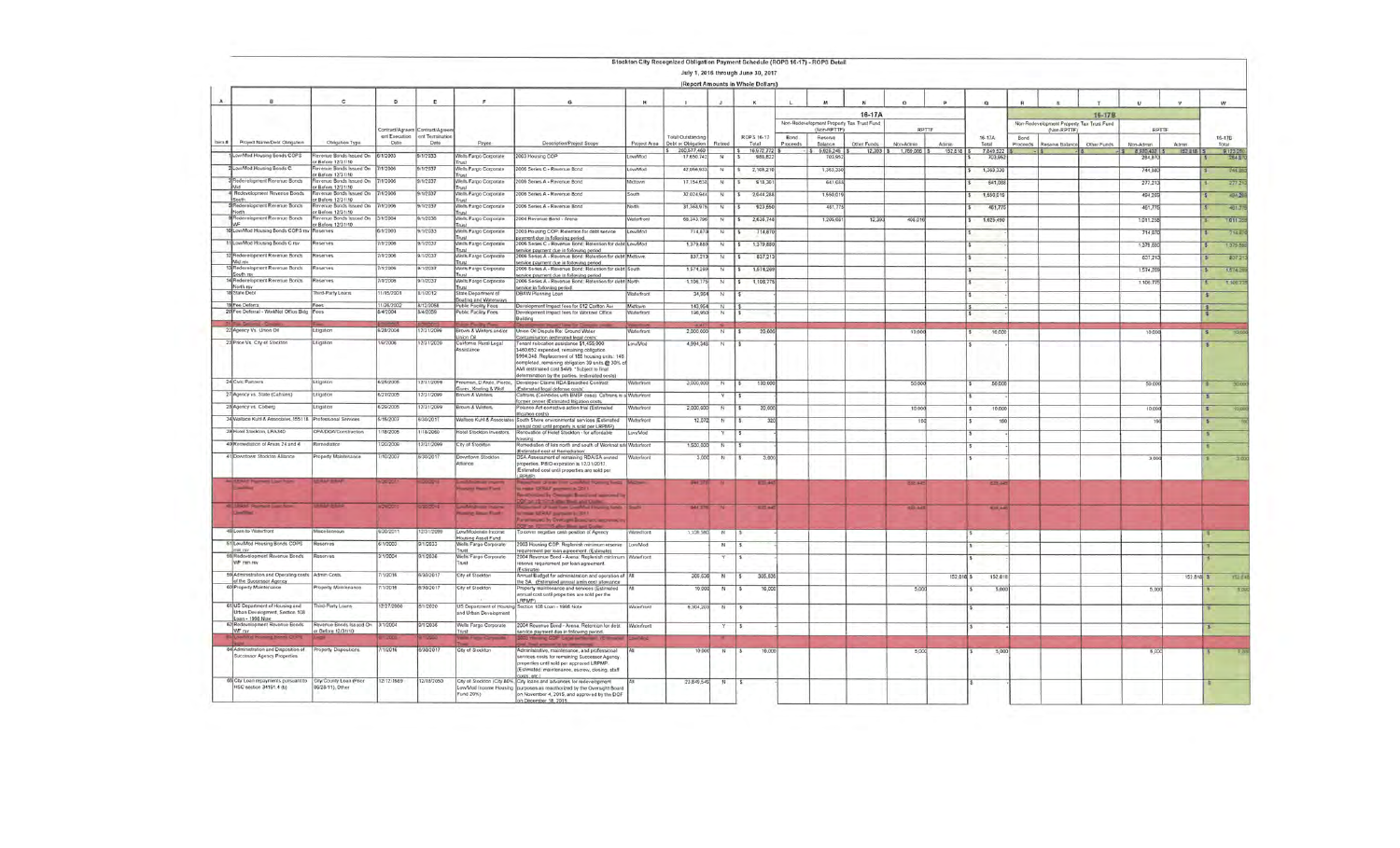| $\mathsf{A}$ | B                                                                                                                                                                  | C                                    | D            | E                                              | F.                                                                     | G                 | н                         |                                                        |
|--------------|--------------------------------------------------------------------------------------------------------------------------------------------------------------------|--------------------------------------|--------------|------------------------------------------------|------------------------------------------------------------------------|-------------------|---------------------------|--------------------------------------------------------|
|              |                                                                                                                                                                    |                                      |              | <b>Fund Sources</b>                            |                                                                        |                   |                           |                                                        |
|              |                                                                                                                                                                    |                                      |              |                                                |                                                                        |                   |                           |                                                        |
|              |                                                                                                                                                                    | <b>Bond Proceeds</b><br>Bonds issued | Bonds issued | Prior ROPS<br>period balances<br>and DDR RPTTF | <b>Reserve Balance</b><br>Prior ROPS<br><b>RPTTF</b><br>distributed as | Other<br>Rent.    | <b>RPTTF</b><br>Non-Admin |                                                        |
|              |                                                                                                                                                                    | on or before                         | on or after  | balances                                       | reserve for future                                                     | grants,           | and                       |                                                        |
|              | Cash Balance Information by ROPS Period                                                                                                                            | 12/31/10                             | 01/01/11     | retained                                       | period(s)                                                              | interest, etc.    | Admin                     | Comments                                               |
|              | ROPS 15-16A Actuals (07/01/15 - 12/31/15)                                                                                                                          |                                      |              |                                                |                                                                        |                   |                           |                                                        |
|              | 1 Beginning Available Cash Balance (Actual 07/01/15)                                                                                                               |                                      |              | 153,116                                        | 2,661,818                                                              |                   | 1,021,417                 |                                                        |
|              | 2 Revenue/Income (Actual 12/31/15)<br>RPTTF amounts should tie to the ROPS 15-16A distribution from the<br>County Auditor-Controller during June 2015              |                                      |              |                                                |                                                                        | 12,393            | 3,164,636                 |                                                        |
| 3            | Expenditures for ROPS 15-16A Enforceable Obligations (Actual<br>12/31/15)                                                                                          |                                      |              | 153,116                                        | 2,661,818                                                              |                   | 2,878,555                 |                                                        |
|              | Retention of Available Cash Balance (Actual 12/31/15)<br>RPTTF amount retained should only include the amounts distributed as<br>reserve for future period(s)      |                                      |              |                                                |                                                                        |                   |                           |                                                        |
|              | ROPS 15-16A RPTTF Balances Remaining                                                                                                                               |                                      |              | No entry required                              |                                                                        |                   |                           |                                                        |
|              |                                                                                                                                                                    |                                      |              |                                                |                                                                        |                   |                           |                                                        |
|              | Ending Actual Available Cash Balance<br>C to G = $(1 + 2 - 3 - 4)$ , H = $(1 + 2 - 3 - 4 - 5)$                                                                     | s                                    | \$           | s                                              | S.                                                                     | $12,393$ \$<br>S. | 1,307,498                 |                                                        |
|              | ROPS 15-16B Estimate (01/01/16 - 06/30/16)                                                                                                                         |                                      |              |                                                |                                                                        |                   |                           |                                                        |
|              | 7 Beginning Available Cash Balance (Actual 01/01/16)<br>$(C, D, E, G = 4 + 6, F = H4 + F4 + F6, and H = 5 + 6)$                                                    | s                                    | $\mathbf{s}$ | 1,205,081                                      | \$                                                                     | 12,393            | S                         | 102,417 Manually reclassified excess PPA from H7 to E7 |
|              | 8 Revenue/Income (Estimate 06/30/16)<br>RPTTF amounts should tie to the ROPS 15-16B distribution from the<br>County Auditor-Controller during January 2016         |                                      |              |                                                |                                                                        |                   | 8,573,936                 |                                                        |
|              | 9 Expenditures for ROPS 15-16B Enforceable Obligations (Estimate<br>06/30/16)                                                                                      |                                      |              |                                                |                                                                        |                   | 3,956,189                 |                                                        |
|              | 10 Retention of Available Cash Balance (Estimate 06/30/16)<br>RPTTF amount retained should only include the amounts distributed as<br>reserve for future period(s) |                                      |              |                                                |                                                                        |                   | 4,720,164                 |                                                        |
| 11           | Ending Estimated Available Cash Balance (7 + 8 - 9 -10)                                                                                                            | \$                                   | $\mathsf{s}$ | $1,205,081$ \$<br>$-15$                        |                                                                        | S<br>12,393       | <b>S</b>                  |                                                        |

## Stockton City Recognized Obligation Payment Schedule (ROPS 16-17) - Report of Cash Balances<br>(Report Amounts in Whole Dollars)